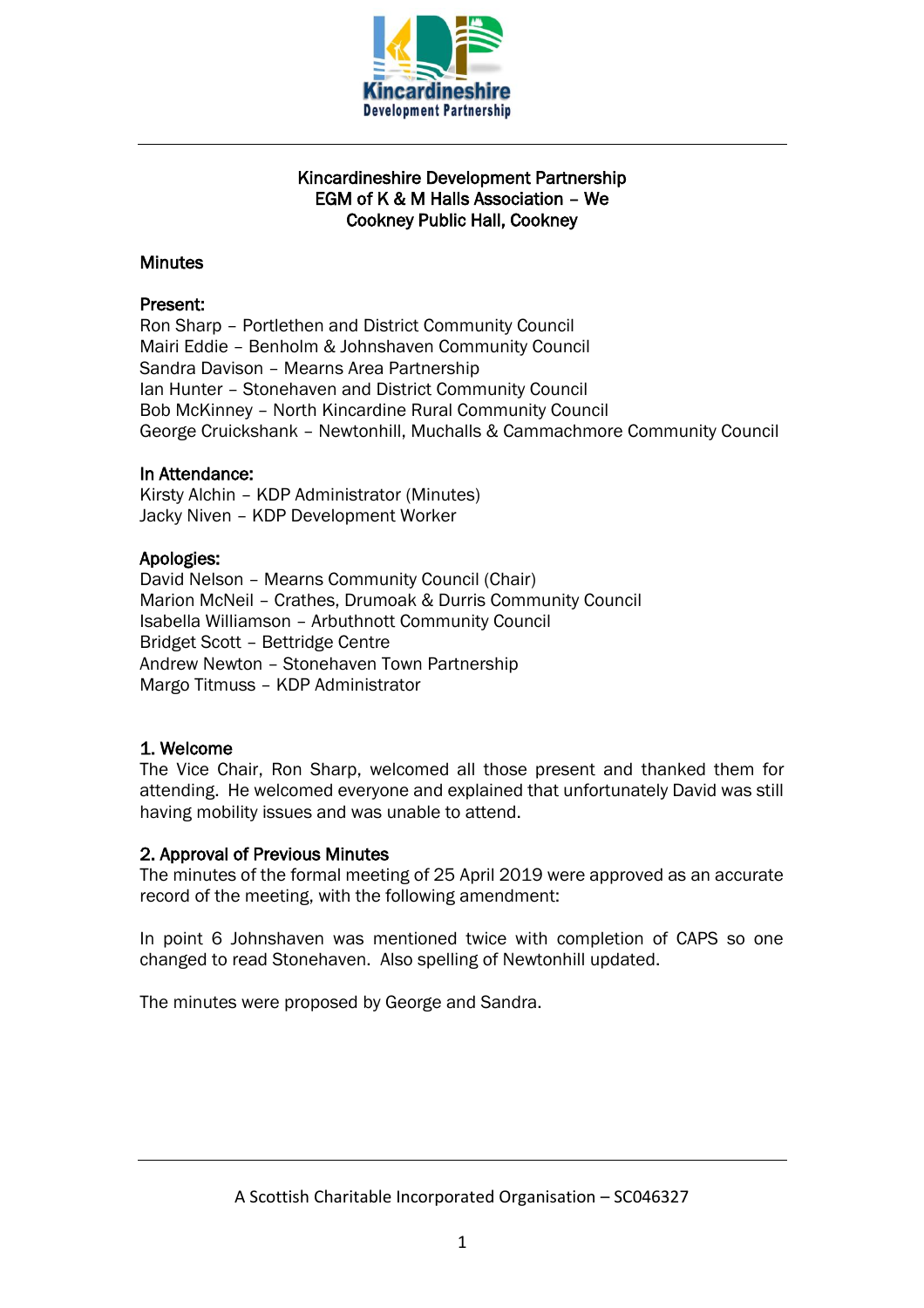

# 3. Matters Arising.

Most of the identified actions from the April meeting have been completed, or are on the agenda, with the following updates:

Community Cash – Ian H agreed there should be two more events, however the next one should be planned for the end of August due to summer holidays.

Kirsty's meeting with Marion and Jacky has been delayed as Marion was unable to attend, however, Kirsty and Jacky have still had a meeting.

Margo's meeting with Marion and Jacky had gone ahead.

# 4. Monthly Reports

#### Finance

The accounts are now away with the accountant. Ian mentioned that with Margo on board it was making life a lot easier.

#### New Members

There were 5 new member applications, the Bellman online newspaper, Pillar Kincardine, Tadpoles Baby Toddler Group, Gourdon, Friends of Cookney Hall and North Kincardine Rural Community Council. All agreed by the group.

### 5. Sub-group / Committee Reports

**Governance** Nothing to report. Andrew unable to attend.

### Windfarm Subgroup

In the absence of Isabella, Kirsty gave an update of St Johns Hill and how £18,115.78 was awarded to groups. Also, that the Hillhead of Auquirie was now open until the 31st July with approximately £12,452 available.

### 6. KDP Development Officer Report

The Development Officers' Activities Highlights were circulated in advance of the meeting,

### 7. AOCB - none

### 9. Date of Next Meeting

The next Board meeting will be held at 7pm on Thursday 27th June, Auchenblae Church Hall, Auchenblae

The meeting closed at 8.15 pm.

Minutes taken by Kirsty Alchin